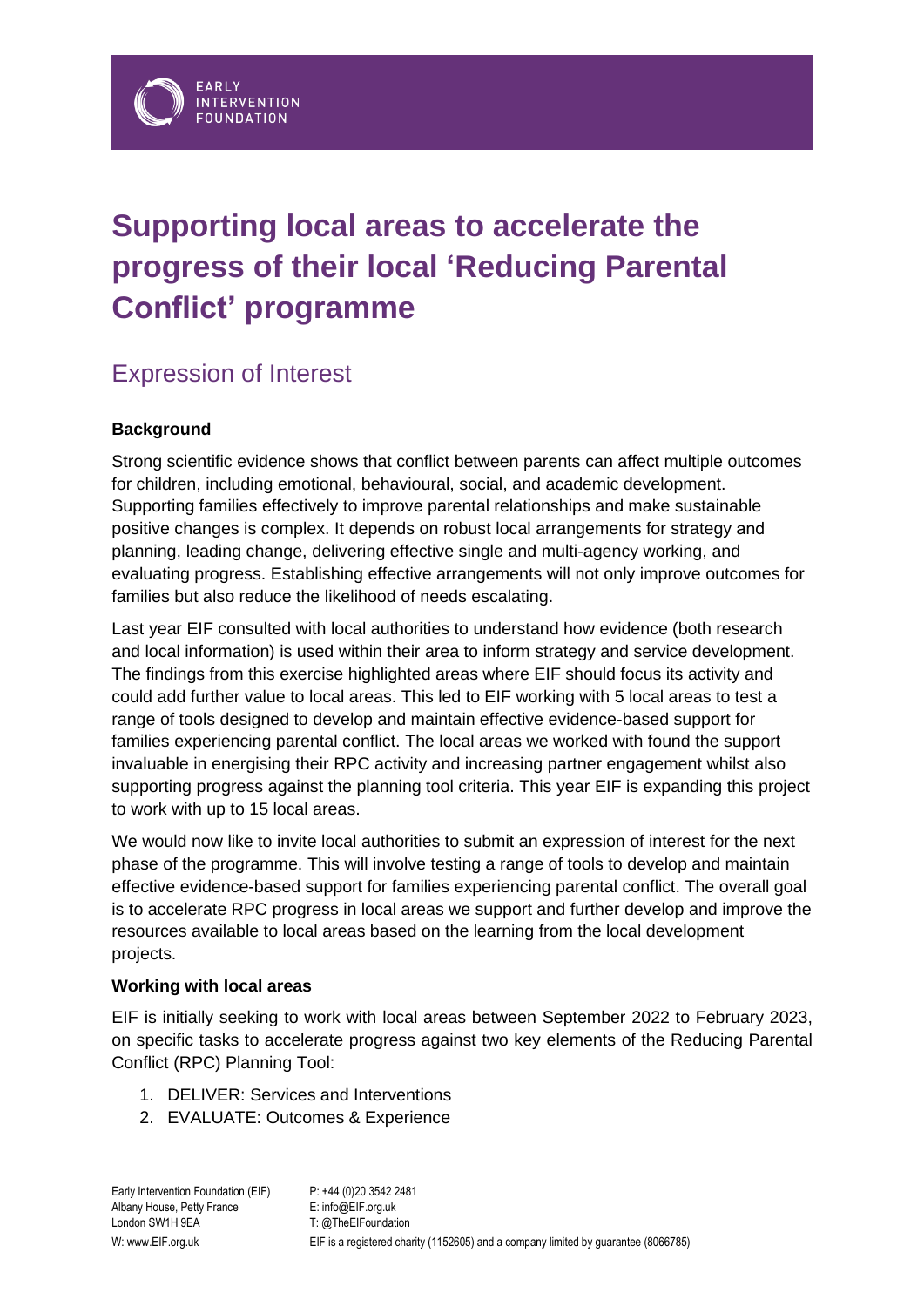# Workstream 1: DELIVER - Services & Interventions

We want to work with local areas to further test a Needs Assessment tool and to understand how we could develop the tool for local areas going forward. The tool provides a step-bystep guide on how to assess the population needs in relation to parental conflict in a local area. This can help to identify the needs in your local area, who has them and how severe they are. It can also help to identify the needs of minority communities such as minority ethic families, LGBTQ+ families and parents of children with SEND.

#### *This could involve:*

- Developing a local RPC needs assessment.
- Assisting local areas to find appropriate interventions that address gaps identified through the needs assessment.
- Mapping local services and interventions to develop a local support pathway.

# Workstream 2: EVALUATE – Outcomes & Experience

EIF has developed an Outcomes Framework which outlines the link between interparental conflict and outcomes for both parents and children. It shows how the pathways from recognised risk factors related to a child's exposure to parental conflict and their impact on outcomes. We wish to work with a small group of local areas to test and develop the outcomes framework as part of a local needs assessment or a local performance dashboard. This will then be used to develop the guidance for other local areas that wish to develop a local RPC outcomes framework.

*This could involve:*

- Developing a local outcomes framework to support the collection and use of data and other evidence across the local partnership.
- Access to tailored advice on outcome measures via on-line surgeries to inform the development of the local framework.

For more information about how this might look in practice please take a look at Tameside's [case study.](https://www.eif.org.uk/resource/tameside-developing-a-shared-outcomes-framework-for-the-local-reducing-parental-conflict-programme)

#### **Criteria for the selection of local areas**

To support selection, interested areas should complete and submit this expression of interest via [Survey Monkey](https://www.surveymonkey.co.uk/r/KSLYWWC) by **5pm Friday 15 July 2022**. We often experience a high level of interest in participating in programmes of this type, therefore, please be aware that the submission of an expression of interest is no guarantee that your support project will be selected by EIF.

You can express an interest in both projects if you wish to do so. However, we are asking you to prioritise them as the likelihood is that we will be limited to delivering one project for each local area selected. Preferences, as well as the following criteria, will be considered as part of the selection process: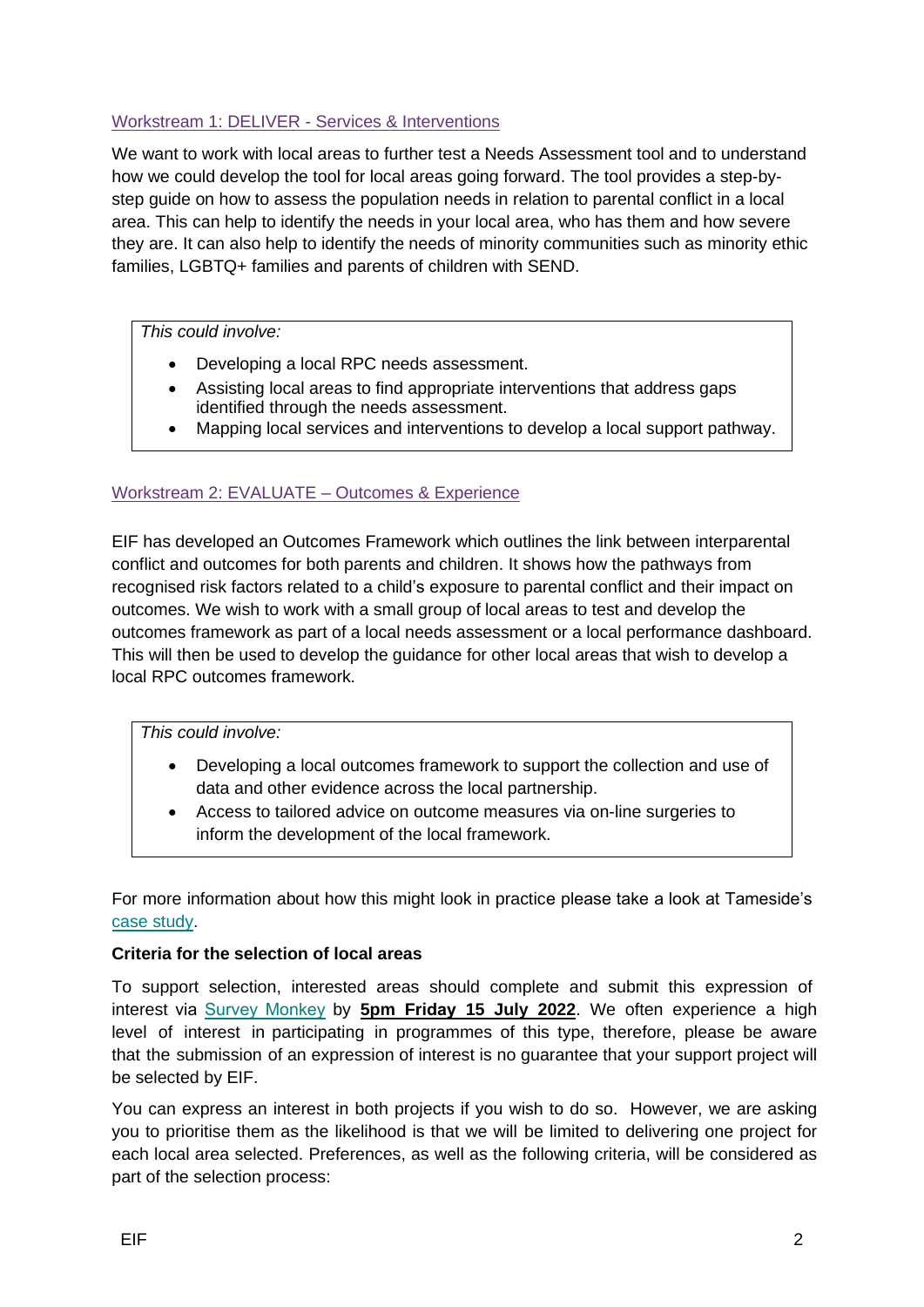Application criteria:

• Whether the local area is assessed to be ready to participate and able to deliver the commitments outlined below within the programme period September 2022 – Feb 2023.

Selection criteria:

- A mix of areas at different stages of their RPC work.
- A mix of areas from across England.

Following submissions, EIF may have follow-up calls with interested authorities to discuss activity they will be involved in, capacity required and general level of readiness to participate during this next stage of testing. We expect to notify local areas of the outcome by late July 2022. See the [Data Protection Notice.](https://www.eif.org.uk/files/about/data-protection-notice-rpc-eoi-2022.pdf)

#### **Your commitment**

Local areas participating in this programme will be expected to:

- Provide performance manager/analyst type capacity with knowledge of current performance indicators captured in relation to reducing parental conflict and an understanding of other data held by local systems.
- Ensure appropriate internal and partner engagement and capacity as required, both at a senior and practitioner level.
- Identify an internal project manager to lead the project and liaise with EIF advisors and manage workshop/ meeting arrangements and local communication
- Support the evaluation of this programme by keeping a rolling 'learning log' to record insights and lessons learned and contribute to a series of case studies to be published on EIF's RPC hub. Case examples will draw on the learning from selected sites to share practical recommendations and key lessons learnt.

# **Support process**

Once selected, EIF will work with the local area's dedicated contact to agree the support project, deliverables, and local area capacity requirements over a set timeframe of 6 months from September 2022.

EIF will allocate up to 8 working days of support time per local area, at the start of the project we will agree how this will be structured. It will include both opportunities to come together with other areas and 1:1 support, a summary of what this is likely to include is detailed below.

#### *Shared learning opportunities*

Feedback from our previous local development projects has highlighted the importance of learning from others and therefore for 22/23 we have looked to expand this offer to include:

- Joint introduction to EIF tools and resources
- Facilitated learning events and surgeries
- A series of action learning sets to focus on shared areas of development

#### *One-to-one support*

We also recognise that each local area will have specific challenges that will require more specific support and therefore we will also include: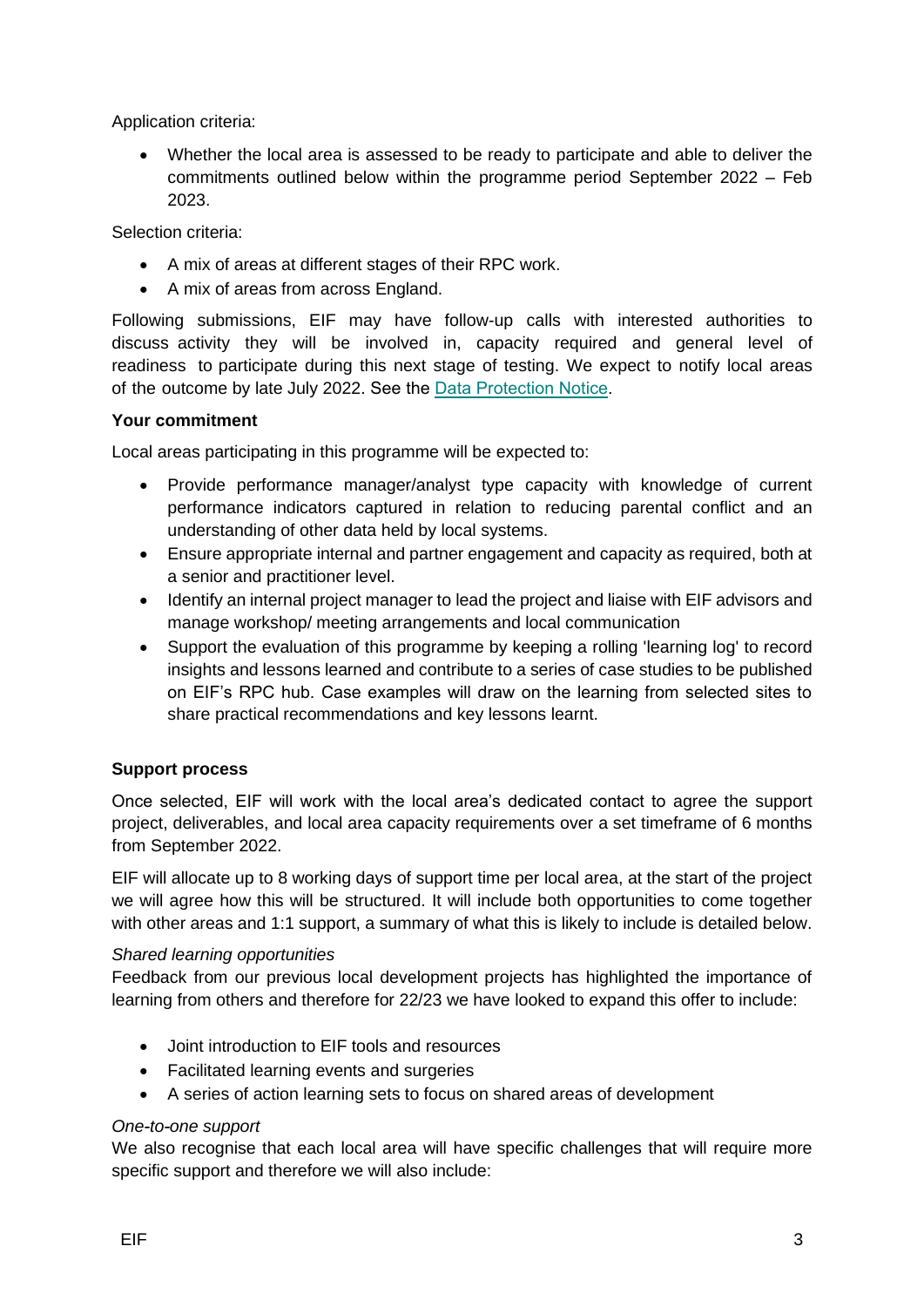- Project support including support to develop and maintain a project plan with agreed milestones
- 1:1 support on your specific local development project which is likely to include regular meetings with your EIF point of contact
- Critical friend support to review and feedback on outputs

If you have any questions regarding the Expression of Interest, please [contact bethan.lemaistre@ei](mailto:bethan.lemaistre@eif.org.uk)f.org.uk

# *See a copy of the survey questions below:*

# **GDPR statement**

This data is being collected by the Early Intervention Foundation (EIF) for the purposes of selecting several local areas to support this year. In compliance with the Data Protection Act 2018 (DPA) personal data collected [will not be shared with or prov](mailto:bethan.lemaistre@eif.org.uk)ided to any other third party for marketing or any other purposes. However, we plan to use the non-personal data you provide for research purposes working with DWP on local area RPC support.

If you [would like to receive the](https://www.eif.org.uk/about/newsletter/) EIF newsletter, event in[formation or proje](https://www.eif.org.uk/privacy-policy/)ct updates, please register [via the EIF website.](https://www.eif.org.uk/about/newsletter) For more information, see the [EIF privacy policy](https://www.eif.org.uk/privacy-policy).

If you would like more information on this, please contact: bethan.lemaistre@eif.org.uk

If you would like to find out more about how we are processing your data in regards to this survey please click here for the [Data Privacy Notice.](https://www.eif.org.uk/files/about/data-protection-notice-rpc-eoi-2022.pdf)

By clicking 'Yes' below you are giving your consent for EIF to collect your data and are able to progress your Expression of Interest. (Also, by clicking 'Yes' you are acknowledging you have been given access to the Data Privacy Notice related to this Expression of Interest "Survey" held within Survey Monkey.)

- Yes
- No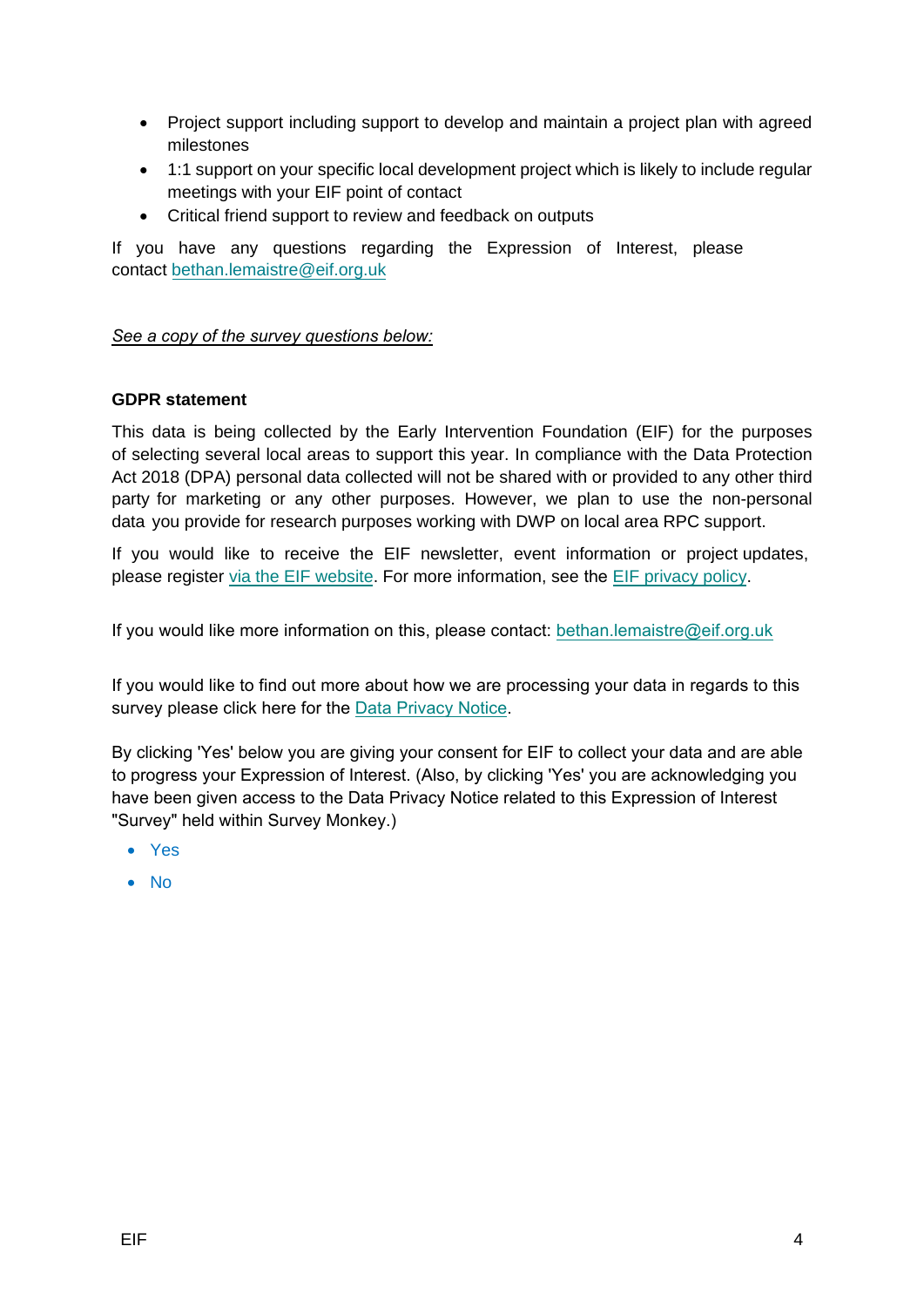# Annex A – Survey **(provided for information, please use the link above to complete the survey)**

| <b>Organisation Name &amp; Address</b>                                                                                    | [Open text]                |
|---------------------------------------------------------------------------------------------------------------------------|----------------------------|
| Dedicated contact for the RPC support   Name: [Open text]<br>project. This could be the Single Point of<br>Contact (SPOC) |                            |
|                                                                                                                           | Job title: [Open text]     |
|                                                                                                                           | Email address: [Open text] |
|                                                                                                                           | Telephone: [Open text]     |
| Dissas polacities which washeterness way waylet he interested in washing with FIF to test.                                |                            |

Please prioritise which workstreams you would be interested in working with EIF to test approaches (as outlined in the EoI document). Please include why you would like to be involved in this, and why it's important to you.

If you have no priority 2 please select not applicable

Priority 1: *Dropdown*

Please state why you would like to be involved in this, and why it's important to you [Open text]

Priority 2: [if applicable] *Dropdown*

Please state why you would like to be involved in this, and why it's important to you [Open text]

*Dropdown options for each priority:*

- Workstream 1: DELIVER Services & Interventions
- Workstream 2: EVALUATE Outcomes & Experience
- Not applicable

Please briefly describe the key challenges you have found in progressing your local RPC programme in relation to the priorities you've highlighted above.

Open text (max 200 words)

Are you able to confirm your commitment to the following during the period Sept '22 – Feb '23?

- Provide performance manager/ analyst type capacity and with knowledge of current performance indicators captured in relation to reducing parental conflict and an understanding of other data held by local systems. Yes/No/ Not Sure
- Ensure appropriate internal and partner engagement and capacity as required, both at a senior and practitioner level. Yes/No/ Not Sure
- Identify an internal project manager to lead the project and liaise with EIF advisors and manage workshop/ meeting arrangements and local communication Yes/No/ Not Sure
- Support the evaluation of this programme by keeping a rolling 'learning log' to record insights and lessons learned and contribute to a series of case studies to be published on EIF's RPC hub. Case examples will draw on the learning from selected sites to share practical recommendations and key lessons learnt. Yes/No/ Not Sure
- Ensure identified project manager has sufficient capacity to attend regional/national learning events and surgeries in support of the project. Yes/No/ Not Sure